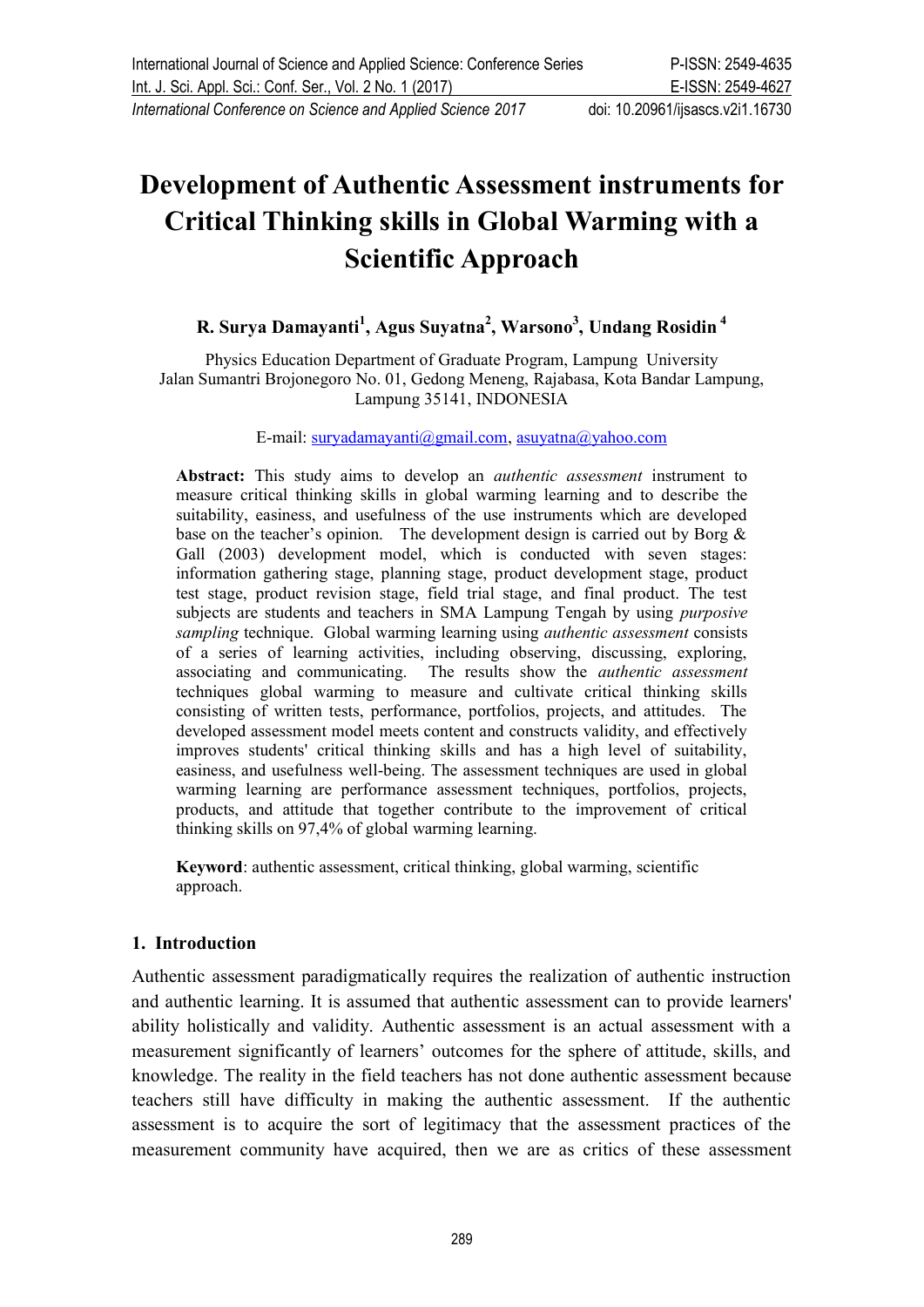practices need to find ways and means of confronting the criticisms leveled at alternative assessment [1].

A scientific approach or a scientific-based approach can use some strategies such as contextual learning. The scientific approach is learning directly of learners to observe, ask, analyze, then process data or information, present data or information, followed by analyzing, reasoning, then concluding, and creating. Physics subjects are the subjects most disliked by students because it is always identic with the formulas. Global warming is a new material of subject matter in the class XI in the 2013 curriculum; basic competence in global warming materials has the goal to form students' critical thinking skills. In everyday life and every activity, people are always involved in making a decision, in the easy and difficult decisions. The process of decision making is always related to the process of critical thinking. Based on the previous research it has been done in research data, educational background of they do not affect the level of knowledge of global warming. In addition, teachers and students have little one. This condition is reasonable because they do not learn about it in their previous studies. Thus, it can be explained that teachers and students are required to learn about it in order to understand well about global warming. This situation means the government must increase global warming materials with the educational curriculum. With their knowledge, they are expected to behave pro environment. They always think twice to perform daily activities whether it can destroy or preserve the environment [2].

Critical thinking is a central and important topic in modern education. As an educator, is expected to be interested in teaching how to think critically to the learners. They should teach them "how to think" not "how to learn." The specific purpose of teaching critical thinking in science or other disciplines is to improve the skills in thinking and preparing learners to be more successful in the world. Therefore, teachers should have knowledge on how to improve critical thinking skills to support the students' decision-making process. In this manner, teachers will be in the best position to assess whether or not critical thinking is indeed taking place [3].The analysis is supported by descriptions of pedagogical practices that have been used to motivate students to engage in the processes that characterize of critical thinking [4].

Based on the result of questionnaire analysis, the average of authentic assessment given to the teacher is  $0,52$  so that the value is  $\leq 1$ , whereas based on the average questionnaire result analysis given to the students, it is obtained  $0.7$  so the value  $\leq 1$ . Because the teachers and students value <1 then the need for the development of the authentic assessment. Based on the results of questionnaire analysis given to teachers about the knowledge of global warming concept is only 32.31% of teachers who know it, while based on the results of questionnaire analysis given to students only 27.69% students who understand about the concept of global warming. By lack of the global warming knowledge so wild be done the authentic assessment to know the achievement the aims og global warming competence. Increased  $CO<sub>2</sub>$  emissions are one of the causes of global warming. The increased use of motor vehicles adds to the volume of it gas also increases. Humans do not realize if all that happens because of their lack of understanding about the impact of human activity itself. Global warming is caused by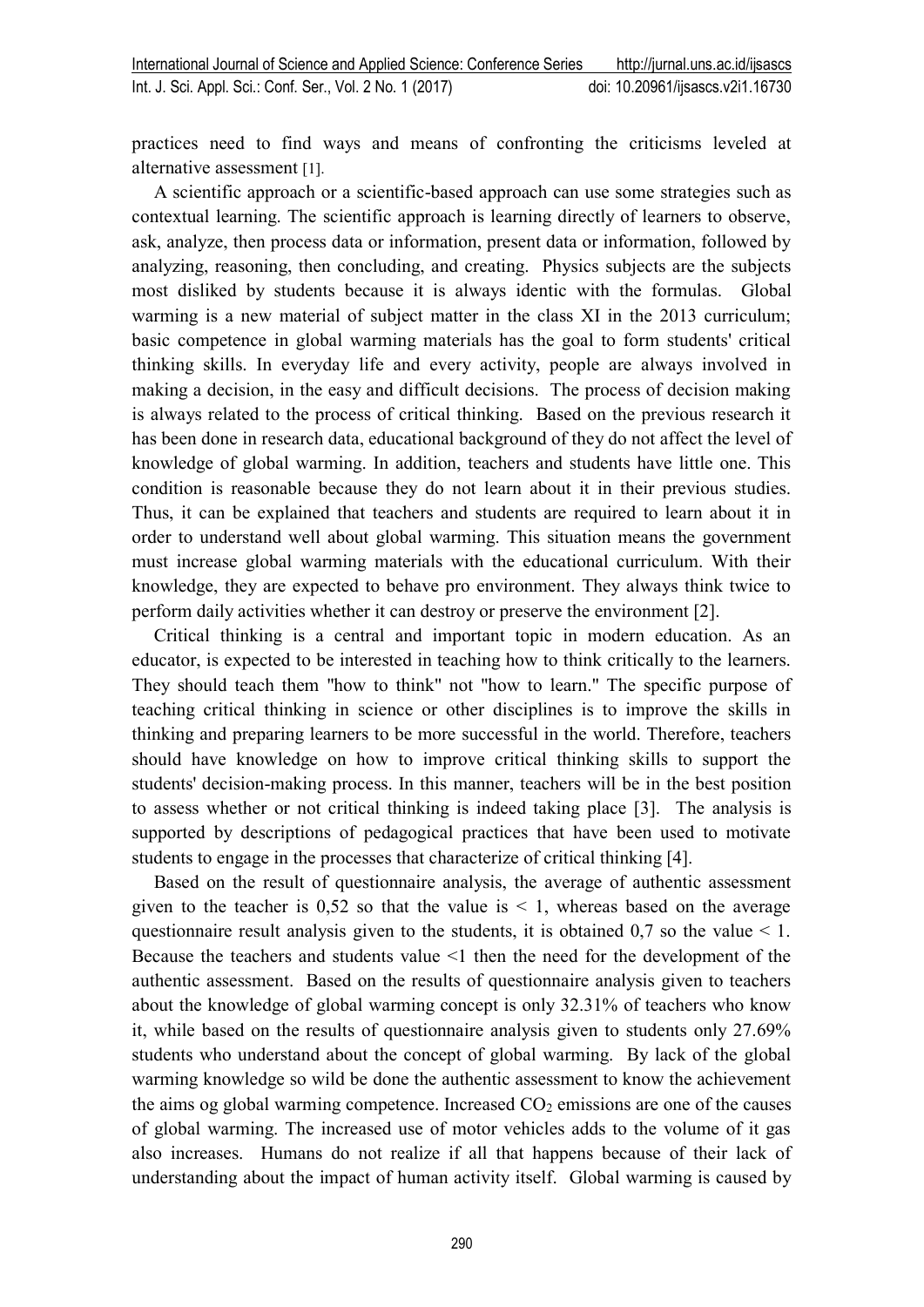the use of electricity from fossil fuel plants that can increase in  $CO<sub>2</sub>$  emissions so that by suppressing electricity consumption in homes can reduce the problem of global warming [5]. Global warming will cause epidemiological changes in infectious diseases. Global warming is increasing due to the increasing use of  $CO<sub>2</sub>$  gas and the impact of global warming, one of which will affect human health due to climate change [6].

Based on the background and the result of needs analysis on the concept of global warming, the problem in this research is how is the development of authentic assessment instrument that can measure critical thinking skill in global warming learning by scientific approach?

## **2. Research Methods**

The development design is carried out with Borg & Gall (2003) development model, which is conducted out with seven stages: information gathering stage, planning stage, product development stage, product test stage, product revision stage, field test stage, and final product. The test subjects are two classes of XI (experiment and control class) and teacher in SMA Lampung Tengah by using purposive sampling technique. The data in this research is obtained through questionnaire and test method. The questionnaire method was taken by giving question sheet instrument to the expert test used to collect the data of available product, based on the suitability of the design and contents of the developed product and the user response questionnaire instrument to the Physics teacher in Lampung Tengah to collect data on the suitability, easiness, and usefulness of the product, And teacher's response to the product. Test method data obtained from the results of a question description with the form 10 questions of global warming and assignment with performance assessment techniques, portfolio, projects, and products obtained at the implementation stage, namely the results of student scores.

## **3. Results and Discussion**

The contents of the developed global warming learning authentic assessment tool can be seen in Table 1 below.

**Table 1**. Contents of the Authentic Device Assessment

| N <sub>0</sub> | <b>Assessment</b><br>Competency | <b>Assessment Technique</b>              | <b>Instrument's Design</b> |
|----------------|---------------------------------|------------------------------------------|----------------------------|
|                | Attitude                        | Statement of Attitude<br>Self-Assessment |                            |
|                | Psychomotor                     | Performance Assessment                   | Work Sheet                 |
|                |                                 | Portfolio assessment                     | Assignment Sheet           |
|                |                                 | <b>Assessment Project</b>                | Assignment Sheet           |
|                |                                 | <b>Assessment Product</b>                | Assignment Sheet           |
|                | Cognitive                       | Paper Test                               | Description                |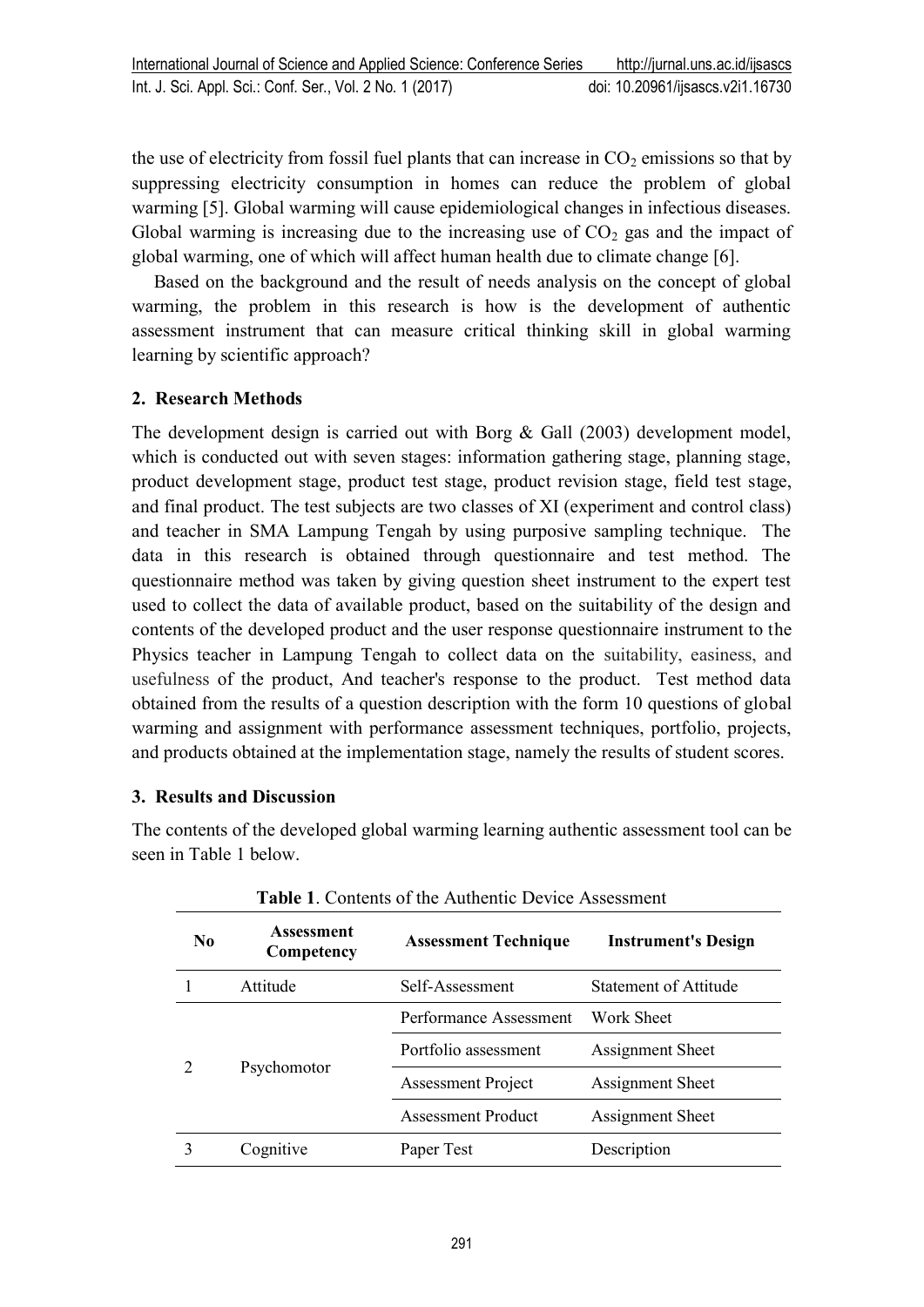Development of the instrument based on the results of needs analysis can be seen as in Table 1 above; the assessments are the assessment of the affective, psychomotor, and knowledge. Based on the results of needs analysis conducted before the research both the need for authentic assessment instruments as well as understanding the concept of global warming.

Establishing an authentic assessment instrument based on Core Competence 4 and Basic Competency 3.9 Analyzing the symptoms of global warming, greenhouse effect, and climate change and their effect on life and the environment and basic competency 4.8 Presenting ideas/solutions to the problem of global warming symptoms and their impacts on life and the environment. Based on the analysis competence of global warming that has been done then compiled Authentic Assessment instrument on global warming learning by making instrument grille, instrument shape, rubric and scoring guidelines designed from instrument chart of Authentic Assessment instrument. Use of rubric for assessment was found to be very effective in determining a pathway for both the teachers and the students to look for and to get the desirable results [7]. Product design can be seen in Figure 1 following [8].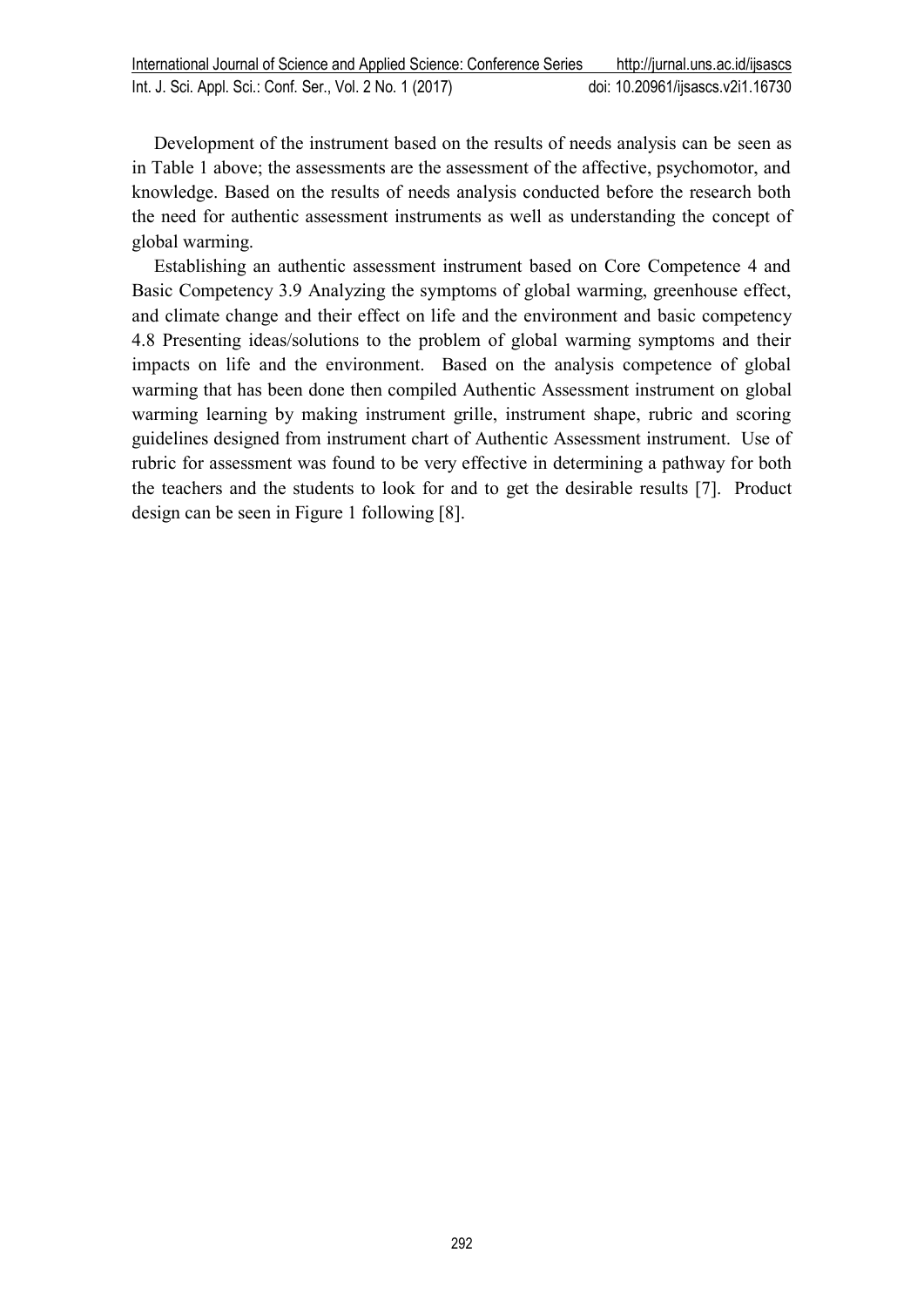Int. J. Sci. Appl. Sci.: Conf. Ser., Vol. 2 No. 1 (2017) doi: [10.20961/ijsascs.v2i1.16730](http://dx.doi.org/10.20961/ijsascs.v2i1.16730)



**Figure 1**. Authentic Assessment Chart for Critical Thinking Skills on Global Warming Learning with the Scientific Approach

(Source of: Suyatna A.& Rosidin U, 2016) The development stage of the authentic assessment of global warming is based on product design. Then entered the stage of product test performed by the validators of construction products, experts substance, and linguists. The results of the validation recapitulation can be seen in Figure 2.below.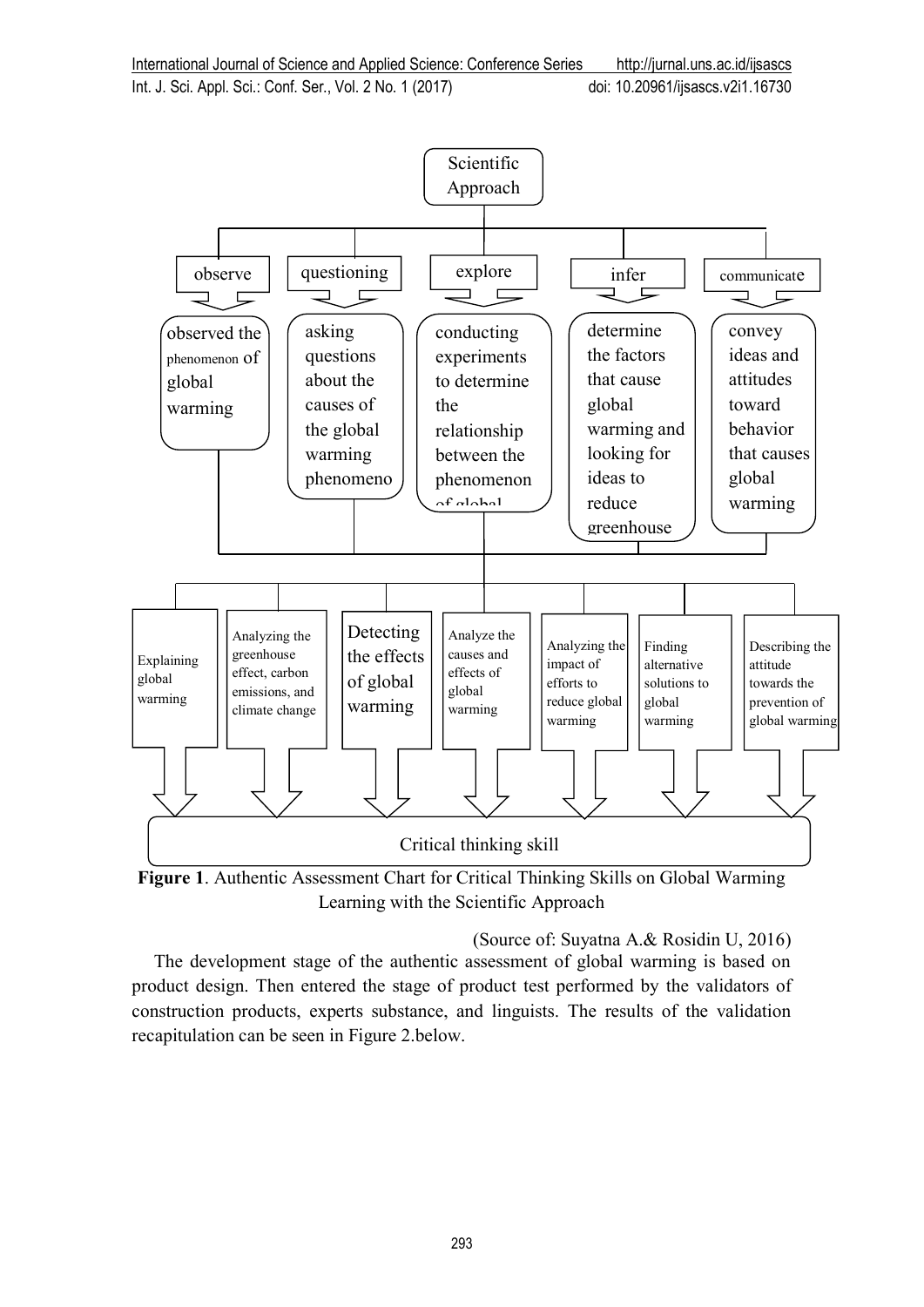

**Figure 2.** Validation Recapitulation

One-on-one test results for product easiness, suitability, and usefulness were done to three physics teachers from different schools with consecutive scores of 2.83 suit categories, 2.67 easy categories, and 2.67 useful categories. The revisions are then made to test the product in the field.

The experiment was conducted in class XI MIPA 2 as an experimental class. Field trials are divided into two sections, they are the effectiveness test to describe the effectiveness of authentic assessment instruments of global warming learning and teacher questionnaires to take the data on suitability, easiness, and usefulness on global warming learning tested in the experimental class as a product user.

The experiment effectiveness of authentic assessment instrument to improve students' critical thinking skill using quasi experimental design method using nonequivalent control group design research. The use of this research procedure is done by separating treatment groups and control groups to then be tested through pretest and posttest.

Learning of global warming materials using an instrument of authentic assessment in the experimental class is done by group learning at each meeting. Grouping is done with the aim to occur more intensive communication between students and students more active. Communication is needed for mutual understanding and discussion to solve problems. Students in the experimental class of 30 students were divided into six groups, each group consisting of 5 students. Grouping is done by observing students' early critical thinking skills. The grouping is conducted after the students' pretest. Each group consists of students with high, medium, and low critical thinking skill level by giving ten description questions based on critical thinking skill indicators. Grouping based on initial test results in students' critical thinking skills.

The result of the hypothesis test of mean difference of result data of posttest of the control class and experiment class shows that there is a difference which is significant between the average values of critical thinking of experiment class student with the average value of critical thinking skill of student of the control class. The improvement of students' critical thinking skills can be seen after learning in the experimental class, and control class is done a comparison of the average of N-gain of the class. The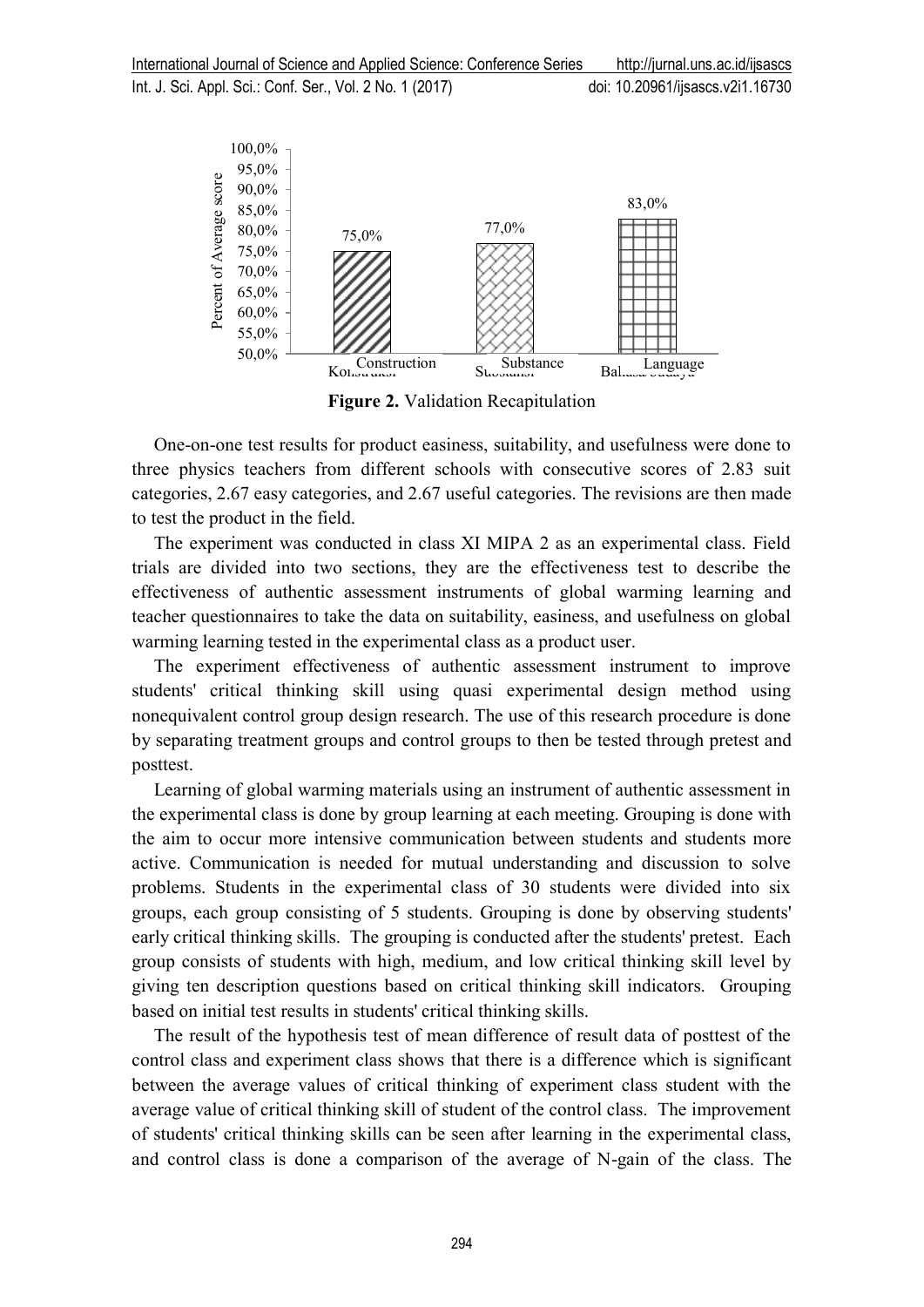average N-gain grade of the experimental and a control class was presented in Table 2 below.

| Table 2. Average N-gain of Critical Thinking Skills of Experiment and Control |
|-------------------------------------------------------------------------------|
| Class Students                                                                |

|                   | Class      |         |  |
|-------------------|------------|---------|--|
| Component         | Experiment | Control |  |
| Average of N-gain | 0,532      | 0,284   |  |
| Criteria          | Medium     | Low     |  |

The result of data analysis of index gain obtained by data which can be seen in Table.3 shows that the mean of N-gain there is a significant difference of critical thinking skill of experiment class student in medium category and control class is in the low category. But the average value of critical thinking skills of the experimental class is higher that is equal to 0,532 compared to control class that is 0,284. Authentic assessment project-based with a scientific approach developed can improve the skills of scientific thinking effectively. Every aspect of students' scientific thinking skills has been improved [9]. The result of research and development of physics-based electronic module of the mutual material of global warming showed that the application of electronic physics module in learning could improve student learning achievement [10].

The process of global warming learning uses a scientific approach at each meeting that is with students' activities is observing, questioning, exploring, associating, and communicating. Learning activities with a scientific approach making students more active so that the learning is centered on students. The learning plan based on a scientific approach through the PBL learning model has successfully motivated and instilled an internal attitude to the learners. Stages of a scientific approach can improve the learner's ability to observe, question, reason, try and communicate his findings, thereby positively impacting his or her soft skill abilities. Portfolio-based assessments are perceived to be more objective and authentic assessing the performance of learners [11]. The plan for implementing growth material learning that applies in a scientific approach, character planting, and conservation. The application of this approach positively affects the cognitive, affective and psychomotor learning outcomes and has achieved a classical mastery [12].

Global warming learning was conducted in four meetings, each time a process assessment is evaluated using different assessment techniques. The results of multiple linear regression tests for the assessment made during the global warming learning process of critical thinking skills can be seen in Table 3 and Table 4 below.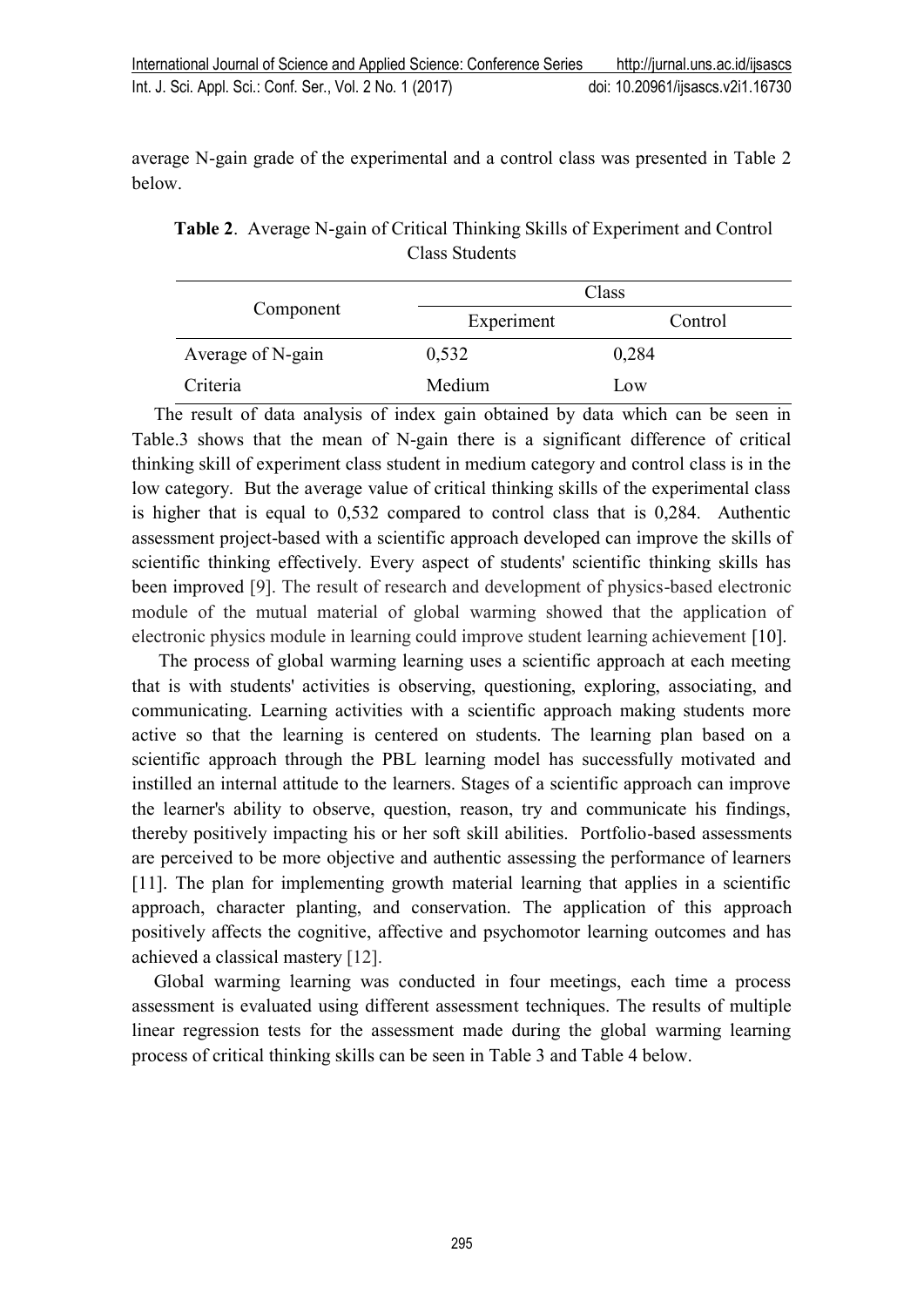|  | <b>Table 3. Summary</b> |
|--|-------------------------|
|--|-------------------------|

| Model |                     | R Square | Adjusted<br>R Square | Std. Error of the<br>Estimate |
|-------|---------------------|----------|----------------------|-------------------------------|
|       | $.987$ <sup>a</sup> | 974      | ,969                 | 1,001                         |

a. Predictors: (Constant), Affective, Product, Project, Performance, Portfolio

-  $R = Koe Fisi en corellas = 0.987$ 

- **R Square** = Koe Fisi en determinant =  $0.974$  Meaning the contribution of performance assessment, portfolio, project, product, and affective toward critical thinking skill is 97,4%, while the rest 2,6% is caused by other factors.

Table 4.Coeffisients<sup>a</sup>

| Model |             | Unstandardized Coefficients |            | Standardized<br>Coefficients | T     | Sig. |
|-------|-------------|-----------------------------|------------|------------------------------|-------|------|
|       |             | В                           | Std. Error | Beta                         |       |      |
| 1     | (Constant)  | 5,235                       | 2,572      |                              | 2,035 | ,053 |
|       | Performance | ,153                        | ,057       | ,174                         | 2,678 | ,013 |
|       | Portfolio   | ,262                        | ,065       | ,295                         | 4,021 | ,000 |
|       | Project     | ,109                        | ,048       | ,138                         | 2,242 | ,034 |
|       | Product     | ,103                        | ,048       | ,112                         | 2,138 | ,043 |
|       | Attitude    | 315                         | ,071       | ,358                         | 4,416 | ,000 |
|       |             |                             |            |                              |       |      |

a. Dependent Variable: Critical thinking skill

Table 3 Shows a significance of 0.00 and  $R^2$  of 0.974 with the equation  $Y = 5,235$  $+0.153X_1 + 0.262X_2 + 0.109X_3 + 0.103X_4 + 0.315X_5$ , meaning if the assessment of performance, portfolio, project, product, and attitude  $= 0$ , then critical thinking skills  $=$ 5,235. Code Y shows the dependent variables of critical thinking skills,  $X_1$  performance,  $X_2$  portfolio,  $X_3$  project,  $X_4$  product, and  $X_5$  attitude. The parametric condition test results indicate that the data is normally distributed and homogeneous.

Regression equations with the significant of 0.00 and  $R^2$  0.974 which means that the application of authentic assessment on global warming learning, in general, affects critical thinking skills. Overall assessment of performance, portfolio, projects, products, and attitude contributed to critical thinking skills of 97.4%. Application of assessment instruments affects the learning outcomes [13]. Student mindset has embedded a pattern of behavior that can ultimately implement it in the daily life is a pattern of behavior choices that do not contribute to the growing development of global warming symptoms in the environment around life [14].

Posttest results of students' answers that demonstrate critical thinking skills can be seen in Figure 3 below.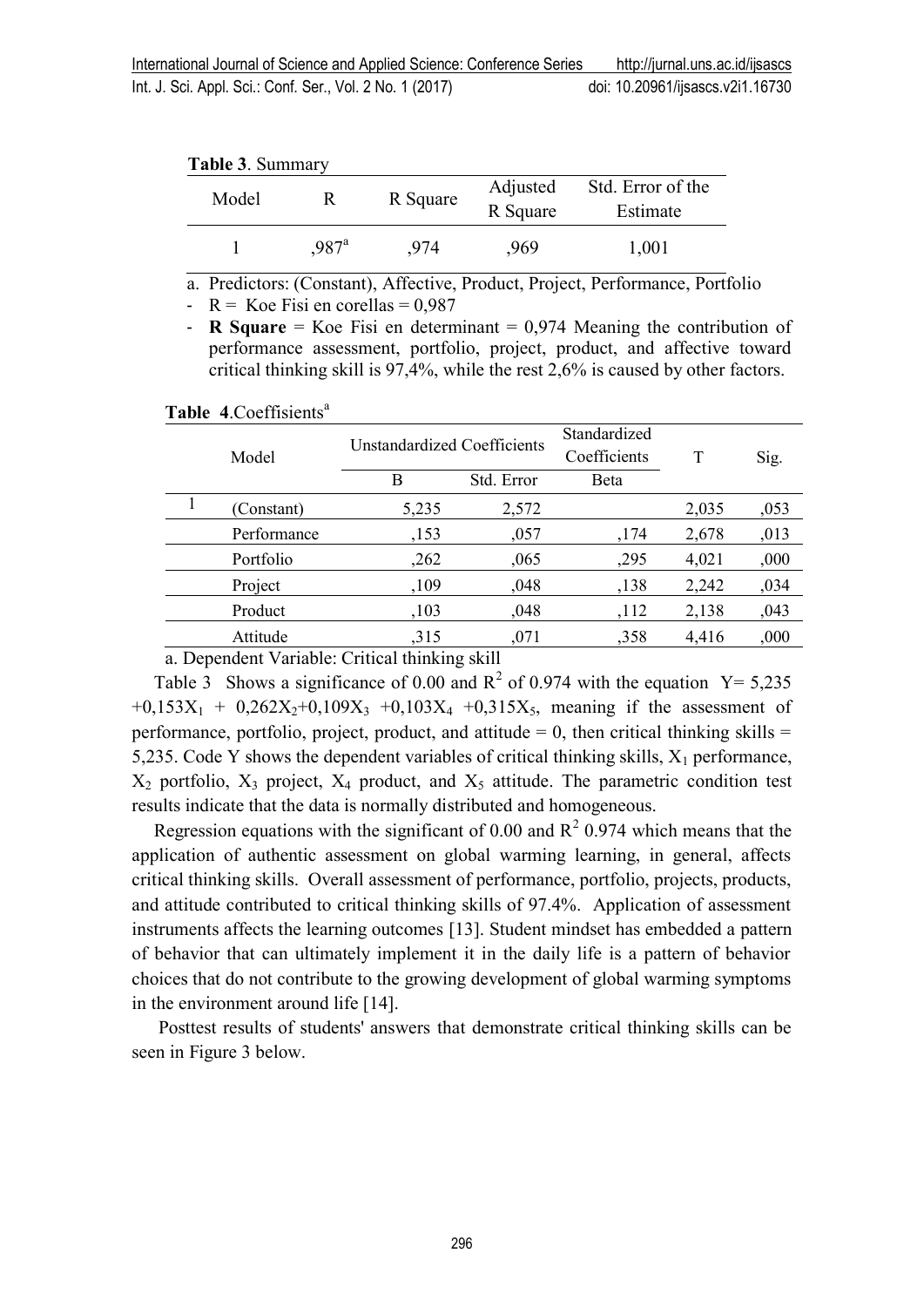| јанић. |                                                                                                                                                                                                                                                                    |
|--------|--------------------------------------------------------------------------------------------------------------------------------------------------------------------------------------------------------------------------------------------------------------------|
|        | Sinor mutahori menembus almosfer dan memanasi permutaan bumi. Permakana buani<br>yang panas menghangnikan udara yang berada teput dinternya Udara panas terebut nath<br>dan popitizya. digirihkara oleh udan seguh. Sebagian bezar udan para yang besa dipantuttan |
|        | logi la pomusano oleh guj lagoso diperda, Metan dan Nation chatda. Pada prosa lai.                                                                                                                                                                                 |
|        | monisis beignt yong indutering pembaturan kode bara. Aya pembakanan terdhist monghasillem<br>gos buengan yang berupa terbua diokarda. Observis, de kedar lapisangas rumah taca                                                                                     |
|        | aken mendena dan memantukan kembali udara panas te buni menjadi somativa                                                                                                                                                                                           |
|        | bungat. Hul trasbut mengatibatkan tingginya temporarer udara di bucci.                                                                                                                                                                                             |

**Figure 3.** Student's Answers on the Greenhouse Effect Concept

**Greenhouse Effect Concept**. Based on students' answers to the question of the greenhouse effect, students can explain that the greenhouse gas layer are Carbon dioxide, Methane and Sodium oxide gas that will hold and reflect back the hot air to Earth, causing the earth temperature to increase. Students can explain the concept of greenhouse effect based on the picture.

The suitability, easiness, and usefulness and the result of data processing conducted on ten physics teachers that obtained the result with an average score of 3.38 or 84.58% by highest criteria for suitability test, an average score of 3.30 or 82,50% with very high criteria for easiness test, and average score 3,35 or 83,75% for benefit test by highest criteria. Based on the results of the device authentic assessment for critical thinking skills on learning global warming with scientific approaches are very suitability, easiness, and useful to use. The application of authentic assessment to lectures gives students an opportunity to perform authentic tasks that are interesting, useful, and relevant to student life [9]. Learning using learning model based on virtual lab based project based on global warming material that is student's knowledge competence increased significantly [15].

## **4. Conclusion**

The result of the N-gain test obtained the average value of the experimental class of 0.532 with the medium category means the authentic assessment instrument of global warming learning effective for use. The degree of suitability, easiness, and usefulness of the use of authentic assessment instruments for critical thinking skills on global warming learning with a consecutive scientific approach is very high (84.58%), very high (82.30%), and very high (83.75%).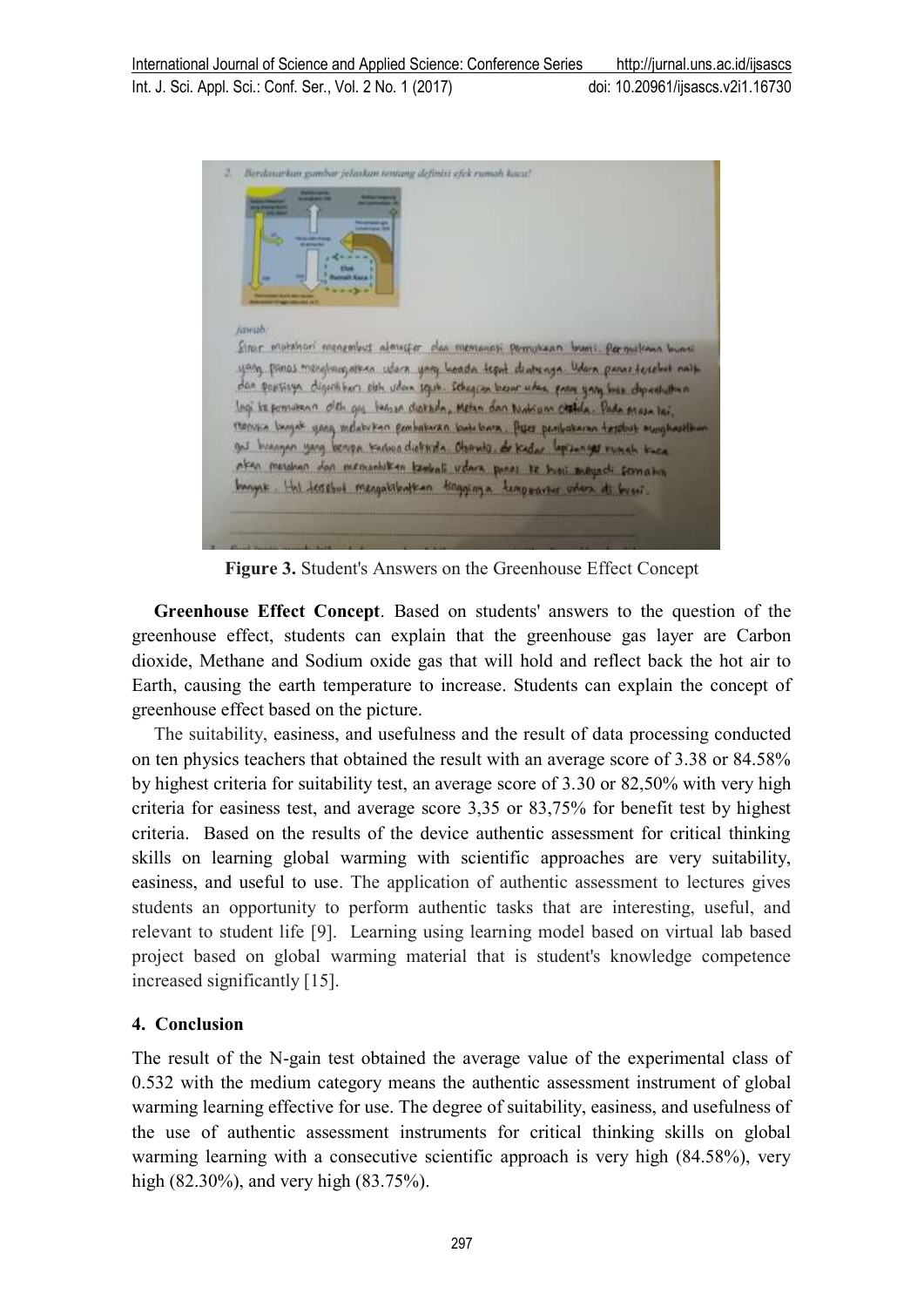The resulting authentic assessment instrument has a written test assessment technique with a description form that consists of 10 global warming questions to measure critical thinking skills. Procedures for the use of authentic assessment are divided into four meetings with each meeting conducted the assessment of global warming learning process with different assessment techniques at each meeting, the learning process is done by a scientific approach that is observing, asking, trying, associating, and communicating. The assessment techniques are used in global warming learning are performance assessment techniques, portfolios, projects, products, and attitude that together contribute to the improvement of critical thinking skills on 97.4% of global warming learning.

### **Acknowledgment**

Authors declare many thanks to all Lecturers of Physics and Science Education, Faculty of Teacher Training and Education, University of Lampung, for their significant contributions and helpful suggestions on the content of the manuscript.

### **Notes on contributors**

**Agus Suyatna** - Department of Physics Education, Faculty of Teacher Training and Education, University of Lampung, Bandar Lampung 35145, Indonesia

**Warsono** - Department of Physics Education, Faculty of Teacher Training and Education, University of Lampung, Bandar Lampung 35145, Indonesia.

**Undang Rosidin** - Department of Physics Education, Faculty of Teacher Training and Education, University of Lampung, Bandar Lampung 35145, Indonesia.

#### **References**

- [1] Scholtz A. 2007. An analysis of the impact of an authentic assessment strategy on student performance in a technology mediated constructivist classroom: A study revisited. *International Journal of Education and Development using Information and Communication Technology (IJEDICT*)*.* South Africa. Vol. 3, Issue 4, pp. 42-53.
- [2] Rosidin U.& Suyatna A. 2017. Teachers and Students Knowledge about Global Warming: a Study in Smoke Disaster Area of Indonesia. *International Journal of Environmental & Science Education*. Vol. 12, No.4, 777-785.
- [3] Duron, R., Limbach, B., & Waugh, W. 2006. Critical Thinking Framework for Any Discipline*, International Journal of Teaching and Learning in Higher Education*, 17(2), 160-166.
- [4] Thompson, C., 2011. Critical Thinking Across the Curriculum: Process Over Output*, International Journal of Humanities and Social Science*, 1(9).
- [5] Prianto, E. 2007. Tropical House Save Energy Shape Global Warming Concern. *Jurnal Pembangunan Kota Semarang RIPTEK*, 1(1), 1-10.
- [6] Khasnis, A. A., & Nettleman, M. D. 2005. Global warming and infectious disease*. Archives of medical research*, 36(6), 689-696.
- [7] Sher A & Muhammad K. 2012. Authentic Assessment: An Instructional Tool To